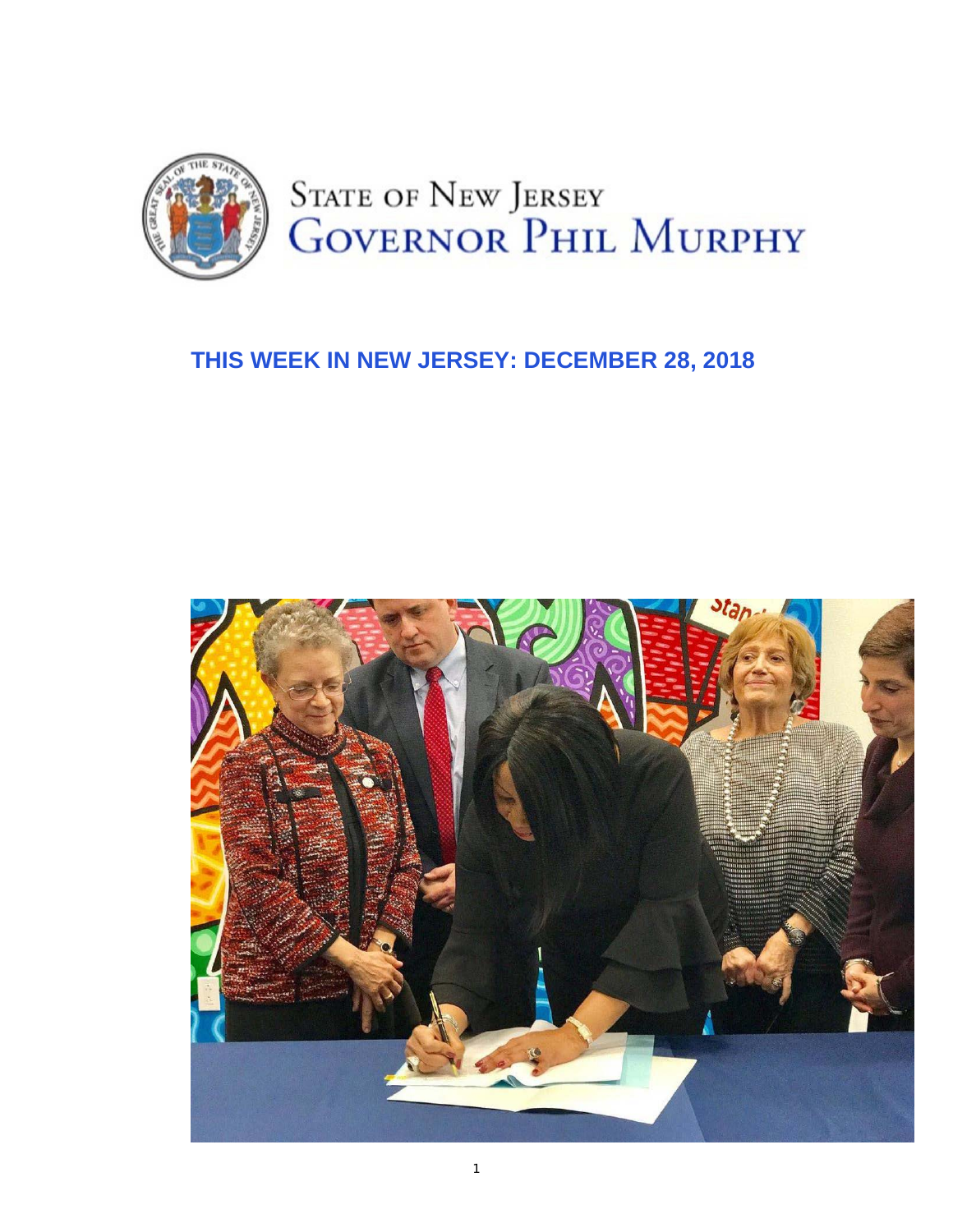### ACTING GOVERNOR OLIVER SIGNS RESOLUTION COMMEMORATING 50th ANNIVERSARY OF FEDERAL FAIR HOUSING ACT

Acting Governor Sheila Oliver signed Senate Joint Resolution No. 84, commemorating the 50th anniversary of the signing of the federal Fair Housing Act. The Act, which made it illegal to discriminate based on race, sex, religion, familial status, disability status, or national origin, was a critical step toward ending discriminatory housing practices in the United States.

"I am honored to sign this resolution and recognize the 50th anniversary of the passage of the Fair Housing Act," said Acting Governor Oliver, who also serves as Commissioner of the Department of Community Affairs. "But, while 50 years have passed since the Act first became law, we cannot ignore the ongoing challenges that many face as they seek safe and adequate housing. As we strive to create a stronger and fairer New Jersey, our State must remain committed to eliminating discriminatory policies that negatively impact the health, wellness and economic prosperity of our residents."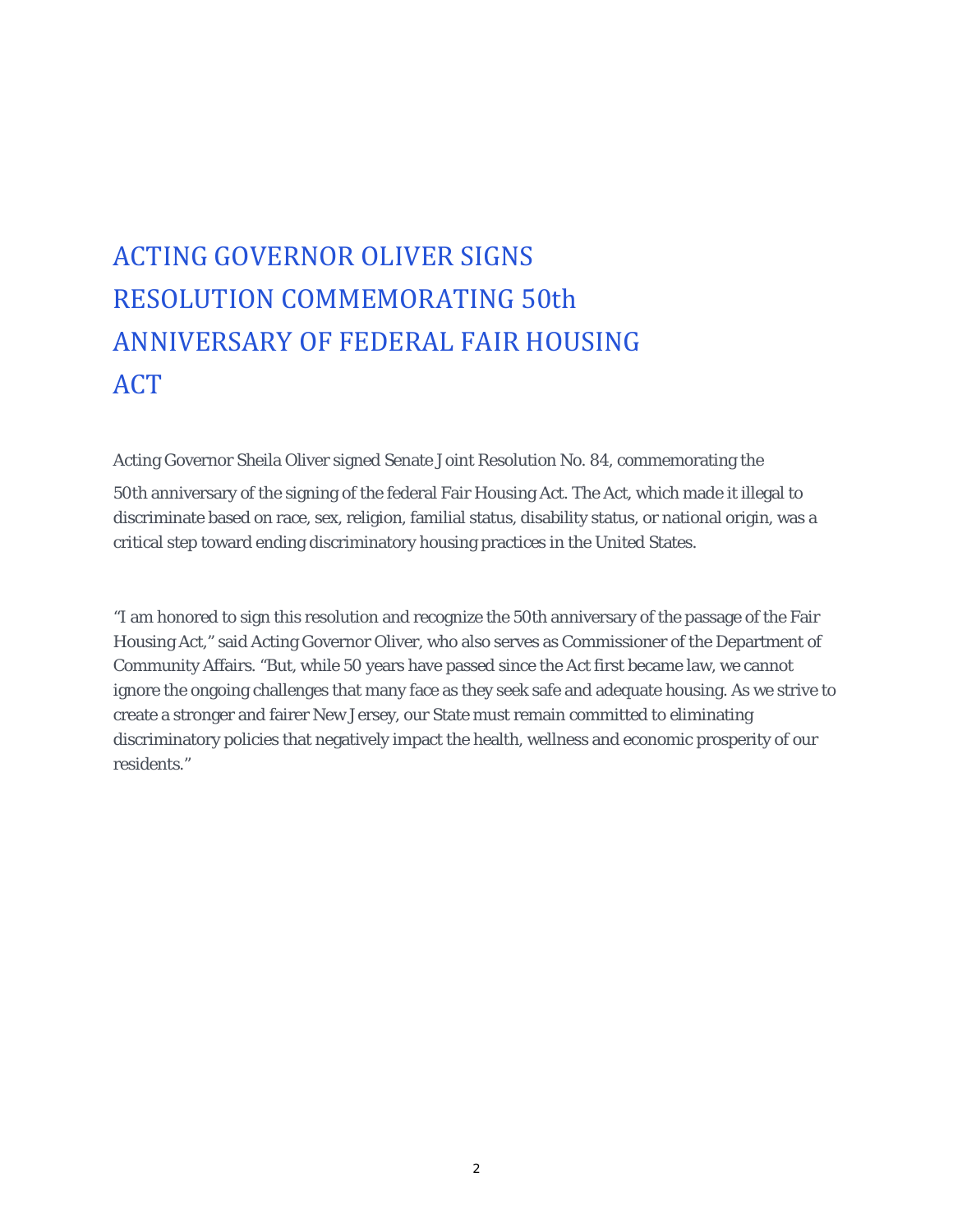#### **WATCH:** Acting Governor Oliver Signs Senate Joint Resolution No. 84





### STATES 75 MILLION AGREEMENT **WITH WELLS FARGO, NEW JERSEY TO RECEIVE ABOUT \$17 MILLION**

Attorney General Gurbir S. Grewal announced that New Jersey is among the states joining a settlement agreement with Wells Fargo Bank that resolves allegations the company engaged in a variety of sales, lending, and other improper business practices for more than a decade.

Under the settlement terms New Jersey will receive nearly \$17 million. Wells Fargo's total payment under the agreement is approximately \$575 million, including distributions to other states, attorneys' fees, and other payments.

**READ MORE:** States Reach \$575 Million Agreement with Wells Fargo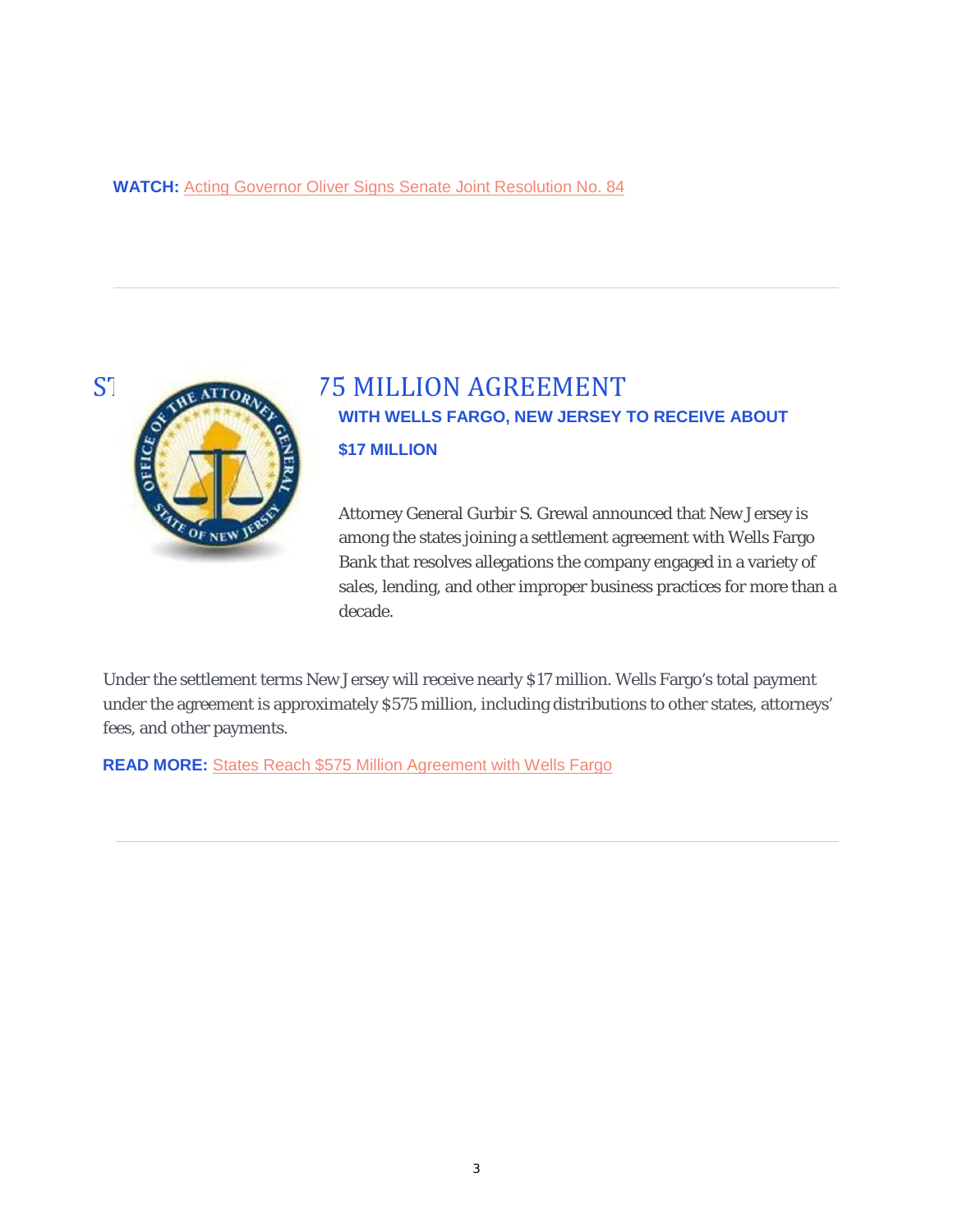### ACTING GOVERNOR SHEILA OLIVER SIGNS BILL ESTABLISHING NEW JERSEY CAREGIVER TASK FORCE

Acting Governor Sheila Oliver signed legislation to establish the New Jersey Caregiver Task Force, which will evaluate support services that are available to caregivers. The Task Force will also recommend improvements and expansion of such services and is required to provide an initial report within a year of its organization.



"Caregivers throughout our state work long hours for often little to no compensation, supporting the elderly and those with disabilities, including mental illnesses," Acting Governor Sheila Oliver said. "I am proud to sign a bill creating the New Jersey Caregiver Taskforce, which will explore ways toimprove conditions and support these selfless individuals and the people they care for."

**READ MORE:** Acting Governor Oliver Signs Bill Establishing New Jersey Caregiver Task Force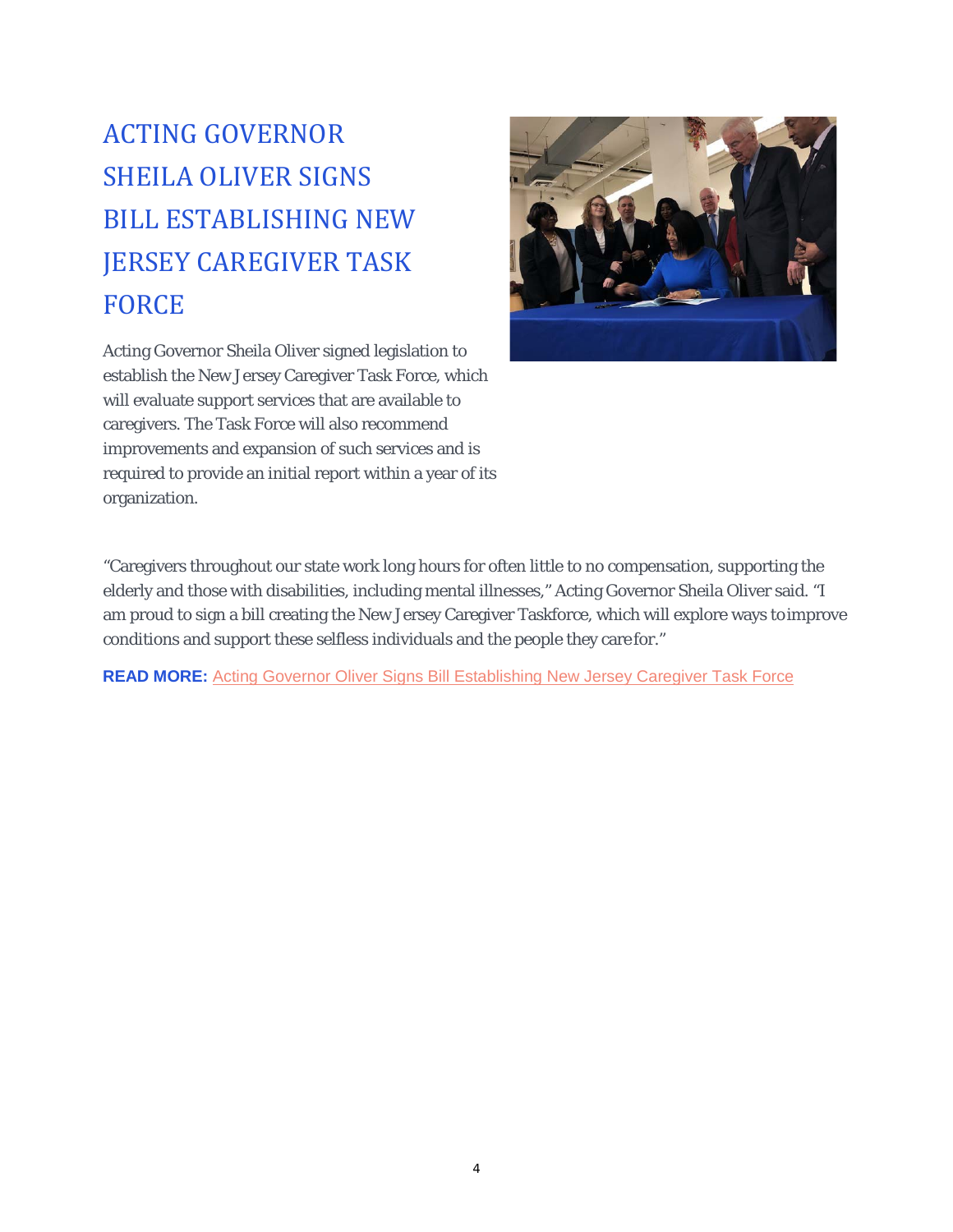

# DEPARTMENT OF TRANSPORTATION URGES DRIVERS TO MOVE OVER FOR FIRST RESPONDERS

Department of Transportation Commissioner Diane Gutierrez-Scaccetti urges drivers to move over for first responders and safety services patrol who are assisting motorists on the road.

**WATCH:** NJDOT Urges Drivers to Move Over

# DEP ENCOURAGES VISITS TO STATE PARKS, FORESTS, AND HISTORIC SITES TO CELEBRATE THE OUTDOORS WITH FIRST DAY HIKES

The New Jersey Division of Parks and Forestry will offer multiple recreation opportunities across the state on New Year's Day as part of the annual America's State Parks' First Day Hikes program.